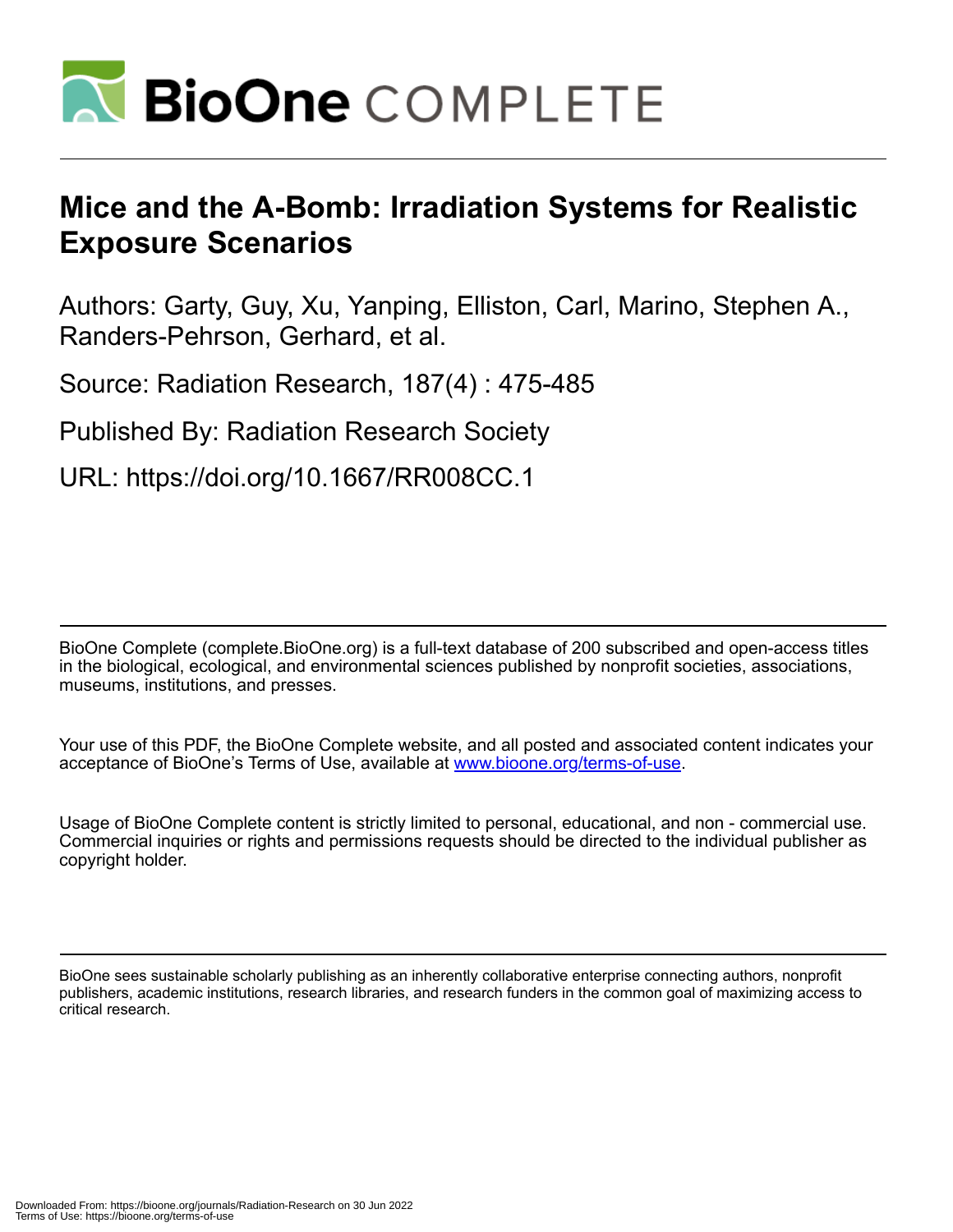# Mice and the A-Bomb: Irradiation Systems for Realistic Exposure Scenarios

Guy Garty,<sup>a,1</sup> Yanping Xu,<sup>a,2</sup> Carl Elliston,<sup>b,3</sup> Stephen A. Marino,<sup>a</sup> Gerhard Randers-Pehrson<sup>a</sup> and David J. Brenner<sup>b</sup>

<sup>a</sup> Radiological Research Accelerator Facility, Columbia University, Irvington, New York 10533; and <sup>b</sup> Center for Radiological Research, Columbia University, New York, New York 10032

Garty, G., Xu, Y., Elliston, C., Marino, S. A., Randers-Pehrson, G. and Brenner, D. J. Mice and the A-Bomb: Irradiation Systems for Realistic Exposure Scenarios. Radiat Res. 187, 475–485 (2017).

Validation of biodosimetry assays is normally performed with acute exposures to uniform external photon fields. Realistically, exposure to a radiological dispersal device or reactor leak will include exposure to low dose rates and likely exposure to ingested radionuclides. An improvised nuclear device will likely include a significant neutron component in addition to a mixture of high- and low-dose-rate photons and ingested radionuclides. We present here several novel irradiation systems developed at the Center for High Throughput Minimally Invasive Radiation Biodosimetry to provide more realistic exposures for testing of novel biodosimetric assays. These irradiators provide a wide range of dose rates (from Gy/s to Gy/week) as well as mixed neutron/photon fields mimicking an improvised nuclear device.  $\circ$  2017 by Radiation Research Society

### INTRODUCTION

The radiation fields normally encountered in radiation protection scenarios are typically complex involving a wide range of dose rates and radiation qualities. Realistically, exposure to a radiological dispersal device (RDD) or reactor leak will include exposure to low-dose rates and likely exposure to ingested radionuclides. An improvised nuclear device (IND) will likely include a significant neutron component in addition to a mixture of high- and low-doserate photons and ingested radionuclides.

To effectively respond to these scenarios the U.S. Government is supporting development of medical coun-

<sup>3</sup> Currently at: Department of Radiation Oncology, Columbia University, New York, NY 10032.

termeasures against radiation as well as high-throughput biodosimetry which can be used for identifying exposed individuals who would benefit from them  $(I)$ . This requires testing of countermeasures and biodosimetry using irradiation fields that mimic realistic exposure scenarios that include neutron exposures, a wide range of dose rates and internal emitters. Despite this, validation of biodosimetry assays is normally performed with acute exposures to uniform external photon fields.

The Radiological Research Accelerator Facility at Columbia University has been developing novel irradiation systems and radiation measuring devices for 50 years. In this article, we describe the irradiation systems developed for modeling realistic radiation exposure scenarios within the context of radiation biodosimetry and discuss their use.

#### **SCENARIOS**

Over the past decades, with changes in technology and global politics, the planning scenarios for radiological events (Fig. 1) have shifted: Through the late 1980s planning revolved around a major exchange of sophisticated nuclear devices between the two superpowers (2, 3). During the 1950s and 1960s it was believed that sheltering in place could provide adequate protection to the population (2). Later planning scenarios  $(3)$  assumed that most of the population near potential detonation sites, could be evacuated and sheltered in the days leading up to the attack. This scenario specifically states that ''attention should not be given to protection against nuclear blast and fire'' near the detonation sites as it would not be feasible to do so. The post attack planning  $(3, 4)$  thus concentrated on protecting the evacuees from fallout (by sheltering), surveying fallout levels and transporting food and fuel to the evacuees. It was assumed that all exposures would be ''intentional'' (i.e. leaving the shelter for some important reason) and accompanied by physical dosimetry.

These approaches were criticized by the medical community as unrealistic  $(5, 6)$ , stating that the destruction and loss of life (especially within the medical professions) was likely to be much higher than planned and would not

<sup>1</sup> Address for correspondence: Radiological Research Accelerator Facility, Columbia University, Irvington, NY 10533; email: gyg2101@cumc.columbia.edu.

<sup>&</sup>lt;sup>2</sup> Currently at: Department of Physics, East Carolina University, Greenville, North Carolina 27858.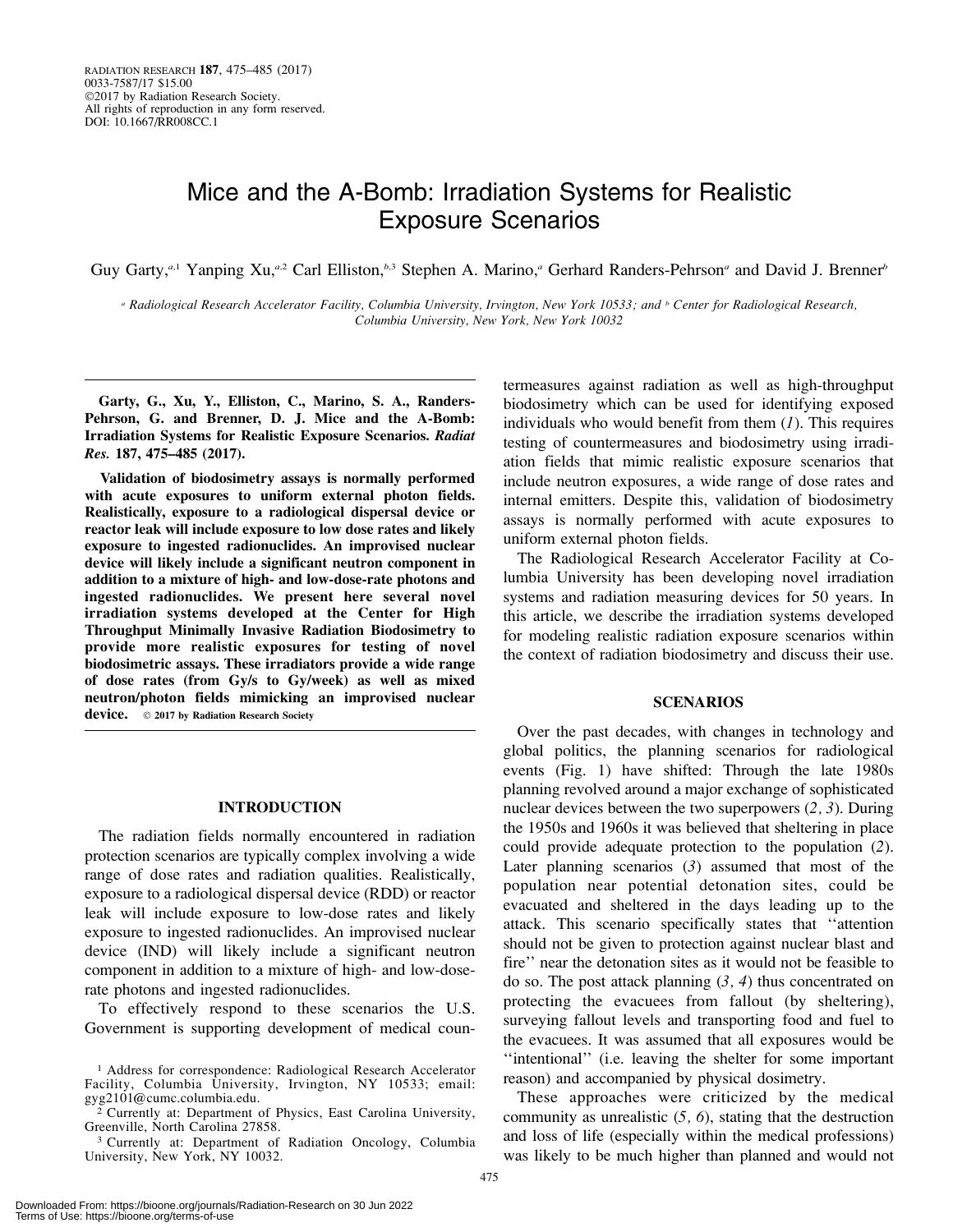

FIG. 1. Scenarios involving radiation exposure to the general population.

allow any type of medical response for treating injured individuals, who were largely ignored in the planning.

With the collapse of the Soviet Bloc, emphasis has shifted dramatically. Recent planning scenarios (7) discuss more limited events for which biodosimetry, triage and medical countermeasures are relevant and therefore are in the planning stages (1).

### Improvised Nuclear Device

The main planning scenario being considered [scenario 1 in ref. (7)] involves a single ''improvised'' device deployed by a terrorist organization. The standard model of such an IND is a 10kT ''gun-type'' device based on enriched uranium and detonated at ground level, similar to, but somewhat smaller than the Hiroshima bomb, ''Little Boy''. This is considered to be the simplest design, based on the most ''easily'' obtainable nuclear materials.

A notable difference between this IND scenario and the Hiroshima bomb is that an IND is expected to be detonated at ground level, whereas Little Boy was detonated at an altitude of 600 m. The main consequence of this is that buildings will partially shield the photon component but have little effect on the neutron component (8), so that, while total doses would be roughly a third of those at Hiroshima, at the same distance from Ground Zero, the fractional neutron dose, would be significantly higher (9), with a corresponding increase in biological effects.

This type of scenario would therefore consist of the following radiation fields:

- $\bullet$ Prompt radiation: a mixture of photons and MeV-range
- neutrons, delivered essentially instantaneously;<br>• Delayed radiation: both due to groundshine and fallout. Here significant doses are delivered over a period of
- days, until the individual is evacuated; and<br>• Internal emitters: Ingested radionuclides will likely persist in the host for weeks, providing a low level internal irradiation. For example the biological half-life of Cesium-137 in humans is about 100 days  $(10)$ , unless chelating agents are used.4

### Significance of Neutrons

Within an IND scenario, a significant fraction of the prompt dose is delivered in the form of MeV-range neutrons. The radiobiological consequences of these neutrons have been studied since the 1960s and they have been shown to be much more effective in the induction of radiation endpoints than photons [e.g. (12)]. Based on Monte Carlo calculations of radiation transport in an urban environment (9), it is expected that the neutron dose at a survivable distance from an IND detonation, would be on the order of 10–20% of the total dose. Factoring in that these neutrons are 2–6 times more effective than photons in inducing cytogenetic damage (8, 13, 14), roughly half of the biological effect observed will be due to neutrons with the other half due to photons. Hence it is important to assess whether the two radiation types act independently or

<sup>&</sup>lt;sup>4</sup> For example, Prussian Blue reduces the biological half-life of  $137Cs$  to 30–50 days (11).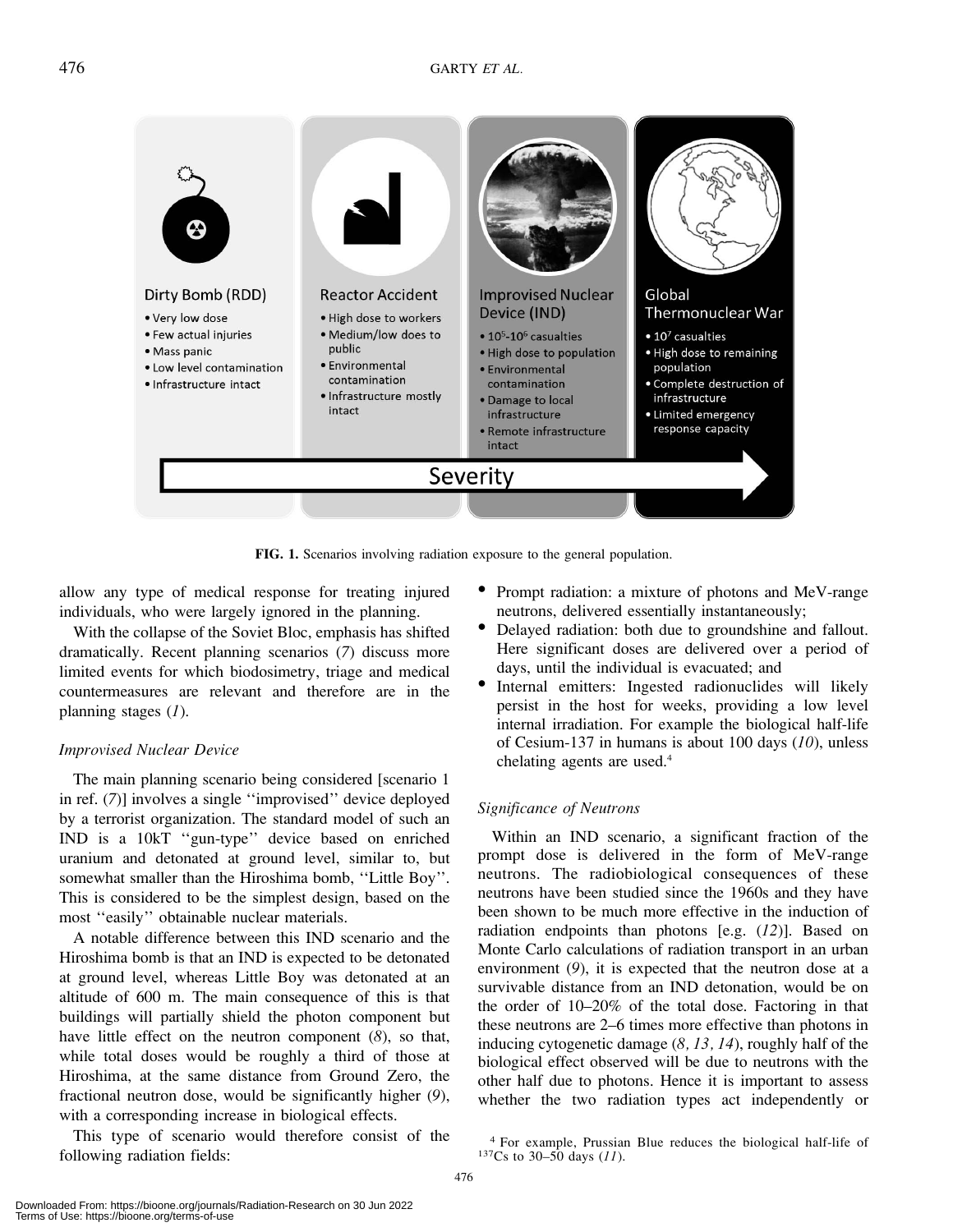synergistically in terms of biodosimetric dose reconstruction and in evaluating acute radiation effects. To establish this, it is crucial that biodosimetry assay validation be performed in radiation fields containing a mix of photons and MeVneutrons.

# Significance of Dose Rate

For sparsely ionizing radiation (photons), dose rate is one of the principle factors determining the biological consequences of radiation. For example, below about 1.5 Gy/h, the characteristic time between photon traversals in a cell is longer than the typical time for rejoining (or mis-rejoining) of DNA double-strand breaks (15). Thus at very low-dose rates, sublethal damage is repaired as fast as it is formed. Conversely, at higher dose rates, there is an increased possibility of multiple reparable lesions interacting to form a complex, irreparable lesion. This would indicate that radiation effects from fallout-type exposures, where the dose is delivered over days and weeks would be qualitatively and quantitatively different from similar exposures delivered in minutes. Furthermore, direct experiments (16), and recent measurements of fast repair times for double strand breaks (17) strongly suggest that there will be increased effects from a dose delivered in  $\sim$ 1 s, compared with the same dose delivered in  $\sim$ 1 min. Nevertheless, the bulk of exposures used in biodosimetry and countermeasure testing utilize dose rates of about 1 Gy/min.

# Other Radiological Devices

Radiological Dispersal or Exposure Devices (RDD/RED) are easier to construct than an IND. In an RDD, a quantity of radioactive material is mixed with explosive and detonated, thus the radioactive material is aerosolized and dispersed in the environment. Typical scenarios talk of such a device made from  $137Cs$ ,  $60Co$ ,  $90Sr$  or  $241Am$ , which are all used industrially and are potentially available in significant quantities. An RED is essentially the same thing but without the explosive – a large gamma emitter is placed in a public location with the hopes of exposing as many people as possible.

In either case the public health consequences are small. While there would probably be mass panic, there would be very few individuals who would actually require medical intervention. A good model for this scenario is the Goiania accident (18), where a 1375 Ci  $137Cs$  teletherapy source was accidentally dispersed. In a city of 1 million people, 249 individuals were contaminated (of them 151 contaminated internally), 49 individuals required hospitalization, 28 suffered radiation burns and five died  $(8)$ .

It is therefore likely that an RDD/RED would result in a few hundreds or thousands of individuals contaminated (internally or externally), receiving low-dose-rate irradiations over a period of days to weeks with a much smaller number of acutely irradiated individuals (who will likely also be injured by the blast). In the specific case of an RDD based on an alpha emitter (e.g. <sup>241</sup>Am or <sup>210</sup>Po), identifying internally exposed individuals without using a biological assay is near impossible due to the short range of the alpha particles, on the other hand, these individuals are those who would need treatment most, as even a low dose of high-LET alpha particles would have significant biological consequences.

# Radiological Accident

Presently, more than 400 nuclear power plants are in use globally (19). These reactors are in risk of accidental release of radiation due to human error [as in the case of Chernobyl (20) or Three Mile Island] or natural disaster (as occurred at Fukushima). In such a scenario, the affected individuals can be divided into two groups, radiation workers and general population. The radiation workers include individuals within the plant during the disaster as well as the cleanup workers and are potentially exposed to high doses of radiation. These individuals typically would have physical dosimetry and would not necessarily require bioassays for triage. The general population, however, would likely be exposed to low-dose rates of radiation, either externally or via radionuclides (in particular 137Cs, 134Cs, 90Sr and 131J) entering the food chain (21, 22) and would potentially require the use of bioassays. \*\*\*

What arises from these scenarios is the need for both triage and countermeasures in mixed irradiation scenarios that may contain a mixture of neutrons and photons and/or a broad range of exposure timescales, from fractions of a second to days and weeks. It is therefore critical to have available irradiators that can provide such irradiation fields in a controlled, reproducible manner. At the Radiological Research Accelerator Facility, we have developed (and are continuing to develop) several such facilities, allowing both ex-vivo irradiation of blood samples and in vivo irradiation of small animals.

# Model Systems

With the exception of patients undergoing therapeutic irradiation  $(23, 24)$  and the rare accidental exposure  $(25)$ , it is not feasible to validate biological dosimetry assays in in vivo irradiated humans. To perform these studies under controlled irradiation conditions, one is therefore limited to irradiation of animal model systems or blood from ''healthy'' human volunteers. While the latter is extremely useful for testing blood-based biodosimetry assays, one or more animal models are required for testing and FDA approval of both biodosimetry devices and medical countermeasures (26).

The bulk of in vivo studies in biodosimetry and medical countermeasure development are performed in mice. A wide variety of mice strains, with varying degrees of radiation sensitivity (27, 28), are commercially available and can be used for exploratory studies. Once an appropriate candidate drug or biomarker is identified, it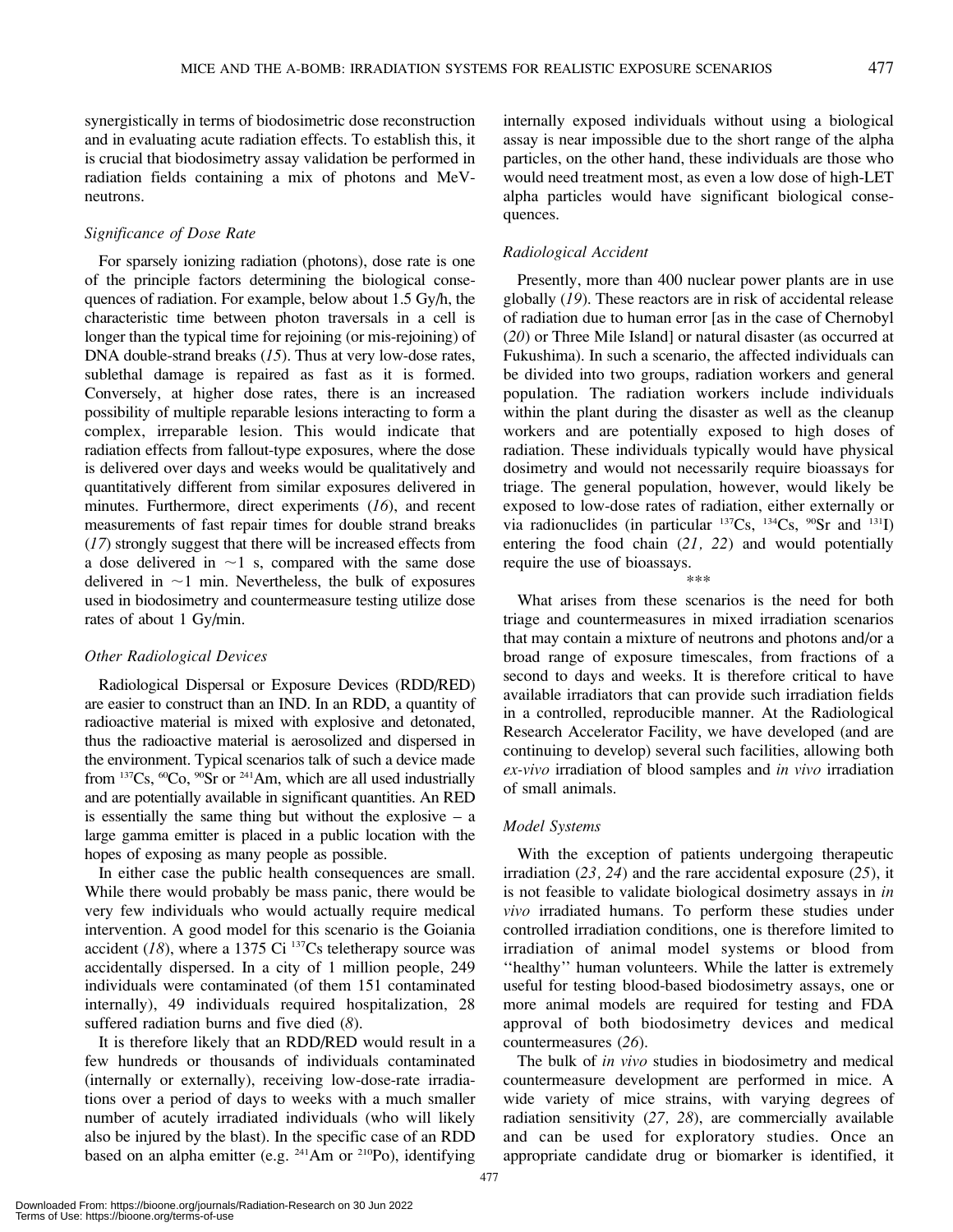

FIG. 2. Comparison of a pure fission spectrum (solid line) and the spectrum from ''Little Boy''. Data reproduced from ref. (40).

can be further validated in non-human primate (NHP) experiments which are significantly more expensive and complicated to perform.

Due to the larger size of NHPs, they require significantly larger radiation fields, and more penetrating radiations – while mice studies can be easily performed with X rays from a standard orthovoltage machine operating at 250-320 kVp, NHP studies are better performed with more penetrating gamma rays from a  $^{137}Cs$ - or  $^{60}Co$ -based irradiator and even then are typically performed by either irradiating the animal twice (front and back), or rotating the animal during irradiation, to achieve a homogenous exposure.

The irradiation systems described below are aimed at initial stage studies, using ex vivo irradiated human blood and in vivo irradiated mice.

### IRRADIATION FACILITIES

#### Neutrons

Two types of neutron irradiation systems are generally available for radiobiology studies, reactor based and accelerator based.

In a reactor based system [e.g.  $(29-31)$ ], neutrons are generated via 235U fission, with a wide range of energies peaked around about 1 MeV. Depending on the type of reactor used, unmoderated fission neutrons can be obtained directly  $(32)$  or by using a <sup>235</sup>U converter to transform thermal neutrons from a small research reactor to fission neutrons (29). Samples can be either inserted into the reactor core or exposed to neutrons extracted via a window into an experimental room. The latter allows exposing large specimens, such as NHP.

For example, the Petten reactor (29), used for key in vivo neutron RBE studies (for hematopoietic and GI death) (33,  $34$ ), is a small research reactor using a standard <sup>235</sup>U fuel

plate as a converter resulting in a highly uniform flux of energetic neutrons allowing irradiation of mice or NHP at a dose rate of up to 6 Gy/h.

Accelerator based systems use ion beams, typically protons or deuterons, impinging on a low-Z target (for example beryllium or tritium-impregnated titanium). Neutrons are formed via nuclear reactions with different energy neutrons emitted at different angles with respect to the beam direction. In this case, by adjusting the beam type and energy, target type and angle to the sample, quasimonoenergetic neutron beams (energy spread of up to  $\pm 15\%$ ) can be generated. Due to the angular dependence of the neutron energies, such a facility is limited to irradiation of small samples, which subtend an angle of about  $10^{\circ}$ , as seen from the target. Larger samples will suffer increased inhomogeneity in both neutron energy and flux.

For example, the neutron facility at the Radiological Research Accelerator Facility (RARAF)<sup>5</sup> has had 50 years of experience performing neutron irradiations of small animals  $(35, 36)$  and of cells  $(37-39)$  using monoenergetic neutrons having energies from 0.22 to 15 MeV (12).

#### IND-Spectrum Neutron Irradiator

However, neither monoenergetic nor fission spectra are appropriate for studying IND-type exposures. While the initial neutrons with a fission spectrum are formed in the bomb, the spectrum changes dramatically as the neutrons are transported through the bomb casing and a kilometer or more of air. For example, Fig. 2 contrasts the bare fission spectrum and the Hiroshima source term (40). As can be seen the bare fission spectrum is much harder than the one from an actual bomb.

<sup>5</sup> See also ''50 Years of the Radiological Research Accelerator Facility (RARAF)'', by Stephen A. Marino. (Found in this issue.)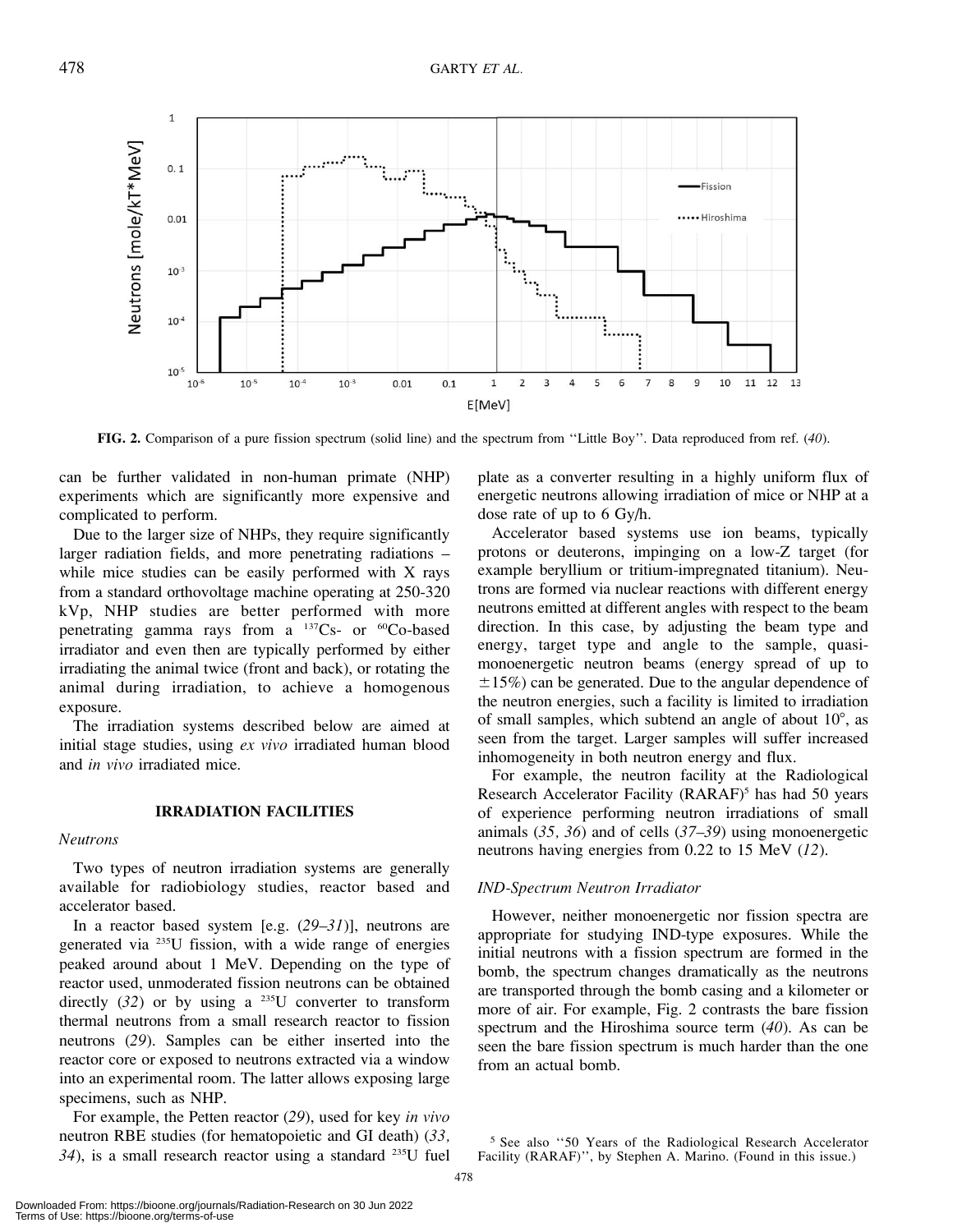

FIG. 3. Panel a: The neutron irradiation facility [Reproduced with permission from (13)]. Panel b: Sample tube for irradiating mice. Panel c: Sample tube, containing human blood for  $ex$  vivo irradiations.

For generating neutron fields, mimicking exposure from an IND, we have developed an accelerator based neutron source [Fig 3a,  $(13)$ ], providing neutrons having the same energy spectrum as those modeled for Hiroshima (41, 42) at 1 km from the epicenter [where we would expect a survivable neutron dose of about  $0.25$  Gy  $(9)$ ]. The facility is designed for performing irradiations of mice (unpublished data) and of blood  $(13)$ .

Briefly, samples are placed in modified 50 ml conical tubes (Fig. 3b and c) placed on a Ferris wheel, rotating at 30 revolutions per hour around the beryllium target. A mixed beam of roughly 15% protons, 30% deuterons and 55% molecular ions is accelerated to 5 MeV and bombarded on a thick beryllium target generating a spectrum of neutrons with a dose rate of  $0.085$  [Gy/h/ $\mu$ A of beam], at the sample location, with an additional 17% photon dose, delivered simultaneously. In order to allow measuring other photon/ neutron mixes, a highly filtered 250kVp X-ray machine is available.

#### Results

Using this source, we have tested a variety of cytogenetic and transcriptomic endpoints:

For micronuclei, for example, we have seen that these neutrons are roughly 4 times more efficient than photons (13) and have preliminary data demonstrating that, micronucleus formation by neutrons and photons is additive. We are also investigating dicentrics and interchromosome translocations (43) as possible biomarkers. The latter is known to be much more sensitive to densely ionizing radiation (such as neutrons). Reconstruction of the fraction of dose due to neutrons vs. photons would therefore possible when using this a translocation assay in conjunction with a second assay such as dicentrics or micronuclei.

In parallel transcriptomic studies (unpublished data), we have identified genes that are sensitive to radiation quality as well as genes that were insensitive to it. This will allow developing transcriptomic signatures that can identify both the total dose received and the fraction of neutrons.

Furthermore, metabolomic and lipidomic analyses of easily accessible biofluids from mice irradiated using these neutrons have shown a distinct dysregulation of metabolism as well as alterations of basic metabolic functions such as energy metabolism through fatty acid beta oxidation.

#### High-Dose-Rate Irradiator

Standard X-ray irradiators typically provide dose rates of about 1 Gy/min. This can be somewhat increased by reducing filtering and placing samples close to the X-ray tube, but in such a case, beam quality (spectrum and beam homogeneity) may suffer. Industrial gamma irradiators, providing high dose rates on the order of multiple Gy per second are available but they typically have a high minimal dose, due to the time required to insert/retract the sample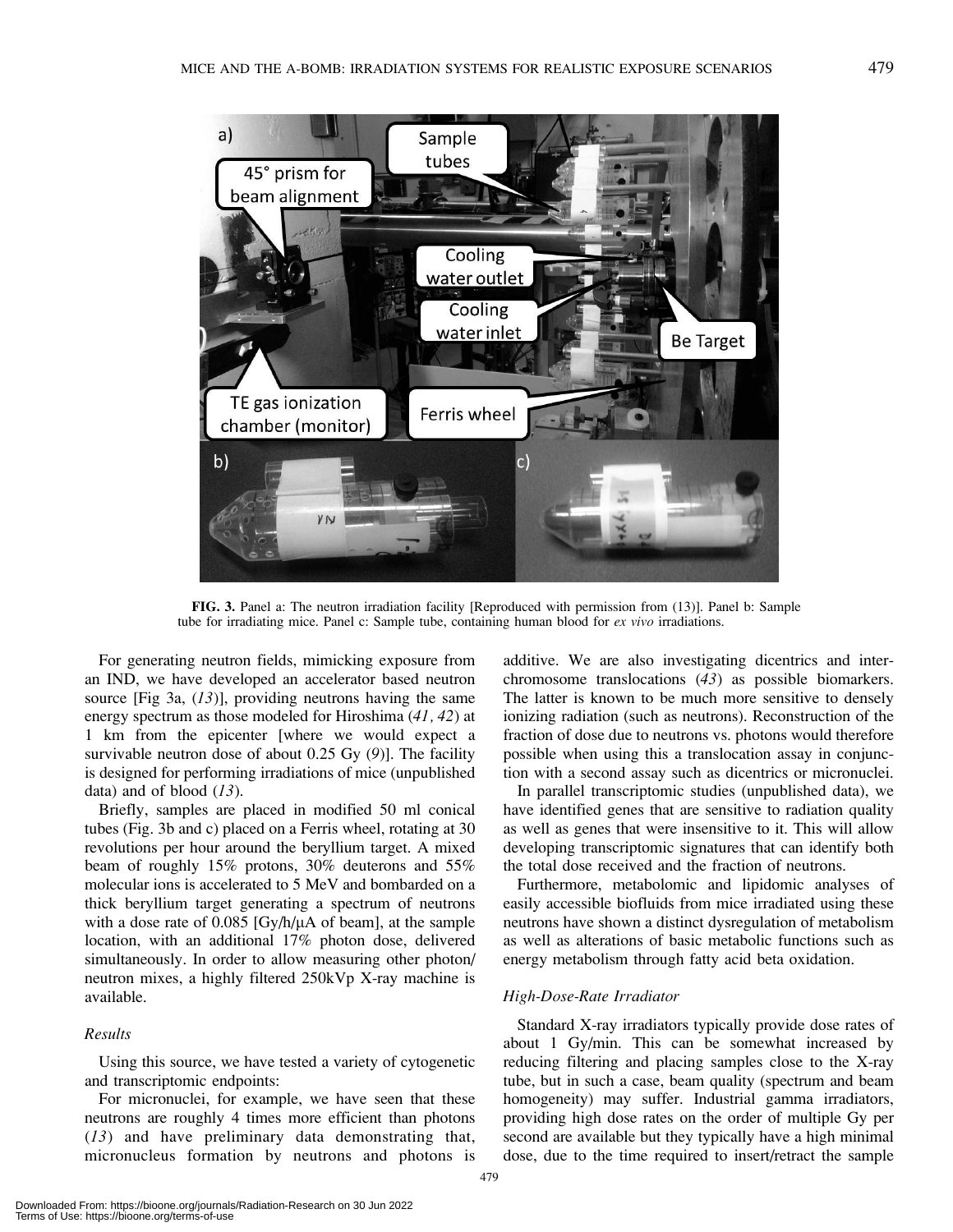

FIG. 4. Low-dose-rate irradiation chamber for (panel a) blood and (panel b) mice.

into the irradiator, and thus do not allow irradiations to doses relevant for biodosimetry. Medical linear accelerators, on the other hand, provide both high dose rates and very low minimal delivered dose. Both are required for rapid and efficient stereotactic radiosurgery or IMRT, where the prescribed dose is split into hundreds of radiation pulses delivered from different directions and using differing collimation patterns (44).

The prevalence of these devices [over 11,000 deployed worldwide (45)] makes them an ideal candidate for use in radiobiology studies. We are currently investigating the use of one such device (the Varian TruBeam) for performing high-dose-rate whole-body irradiation of mice and blood. Preliminary measurements using the TrueBeam available at Columbia University Medical Center demonstrated that dose rates of 2 Gy/s over a  $6 \times 6$  cm area are easily achievable using the machine in its standard configuration. A dose rate of about 5 Gy/s, would be attainable with the flattening filter removed. While this does not yet match the dose rate from an IND, which would be on the order of Gy/ ls, it does allow irradiations which would be instantaneous on the time scale of biological DNA damage processing.

# Low-Dose-Rate Irradiations

For performing studies of dose rate effects in the range of Gy/min to Gy/day, a standard X-ray machine may be used. At our facility, we have modified an X-Rad 320 (Precision

requirement in beam preparation is that the radiation quality be the same in both high-dose-rate (HDR) and low-doserate (LDR) modes. This is typically not the case when using shielding to reduce dose rate as the added shielding may filter the X Rays to some extent. We therefore designed a custom Thoreaus filter (1.25 mm tin, 0.25 mm copper, 1.5 mm aluminum HVL: 4.9 mm copper) to allow a wider range of dose rates than that available with the standard filters provided with the X-Rad. Using this filter, we were able to provide 4 Gy/day at a source to surface distance (SSD) of 90 cm and 0.1 mA and 1 Gy/min at 40 cm SSD and 12.5 mA, with a variation of about  $\pm 6\%$  across a 25  $\times$  25 cm field. Ex Vivo Irradiations

X Ray Inc., North Branford, CT) to support long term irradiations of mice and blood (46, 47). An important

For ex vivo irradiations, low-dose-rate experiments require storage of blood samples for many hours under controlled environmental conditions, mimicking those found in an incubator (37°C, 5% CO<sub>2</sub>, 80% humidity). To fulfill this requirement, we built a custom incubator  $(47-49)$ (Fig. 4a) mainly made of plastic to minimize scattered radiation. Temperature is controlled through solid-state heaters on a feedback loop attached to the walls of the incubator to distribute the heat evenly. The  $CO<sub>2</sub>$  concentration, humidity and temperature within the incubator were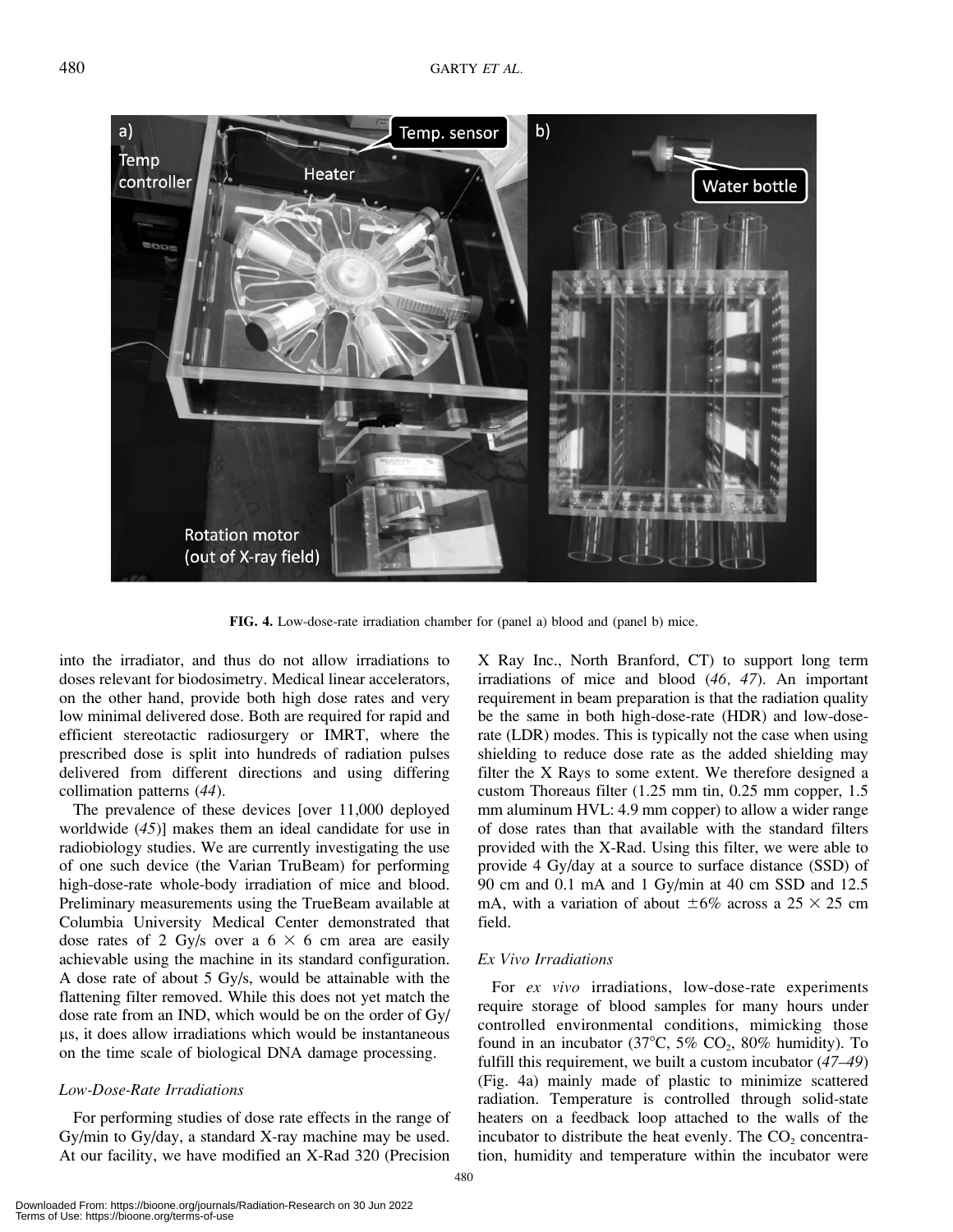

FIG. 5. Biokinetics of cesium in mouse and man. The full circles represent the time dependent dose rate from ingested 137Cs, as per the model described in (10). Open circles are from our own data based on total body counting in mice (49).

monitored using data loggers. Blood is exposed in 50 ml conical tubes angled to increase surface area and therefore gas exchange and to keep the samples within a 20 cm diameter and minimize planar dose variation. The tube holder is rotated at three rotations per hour to further minimize any dose inhomogeneity.

Tests have shown that the temperature within our custom incubator fluctuates approximately  $0.5-1.5^{\circ}C$ , over a 24 h time period, somewhat higher than that in a commercial incubator. We, therefore investigated whether this temperature variation was likely to confound assays of radiation response by measuring expression of two heat shock (HSPA1L and HSPH1) and 1 cold shock (CIRBP) genes using quantitative real-time RT-PCR. With the temperature maintained at a nominal  $37^{\circ}$  C, there was no difference in gene expression between our custom incubator and a commercial one.

#### In Vivo Irradiations

For *in vivo* irradiations of mice, the situation is different, as mice need to be maintained at lower temperatures than those achieved within an enclosed X-ray machine operated continuously for 24 h. We have designed and constructed a ''mouse air conditioner'' consisting of a CPU cooling fan, a water pump with cooling element and an ice bath. The CPU cooling fan is a double fan with a radiator between the two fans. Cold water circulates through the radiator, cooling the blown air. Measurements show that this design adequately cools both the inside of the irradiator and the inside of the mouse housing maintaining a temperature of  $22 \pm 0.5^{\circ}$ C.

In addition to temperature control, mice require a 12 h day/night cycle and adequate space. When irradiating mice using X rays, it is important that the mice are not able to huddle, and shield each other from radiation (this is less of an issue using a 137Cs irradiator, which has more penetrating radiation).We have therefore built custom mouse housing (Fig. 4b) that can hold up to 8 mice, in individual compartments [6 cm (w)  $\times$  12.5 cm (l)  $\times$  12 cm (h)]. Each compartment was supplied with food, bedding and water (via an all-plastic water bottle). Ten air volume changes are provided per hour, satisfying animal care requirements.

#### Results

Using this low-dose-rate irradiator we have studied a variety of cytogenetic (46, 47), transcriptomic (48, 50) and metabolomic (49) endpoints. We have seen that both HDR and LDR perturb the same general metabolic pathways but that individual metabolites may be used to discriminate between high- and low-dose rates (49). Similarly gene expression patterns in both mouse  $(50)$  and ex vivo irradiated blood (48) showed gene signatures that were independent of dose rate as well as signatures that were dose rate dependent. As expected, micronuclei (47) showed a linear dose response for LDR and a quadratic dose response for HDR, indicating repair of sublethal damage in the former.

# Ultra-Low-Dose Rate

It is likely that  $137Cs$  is the most biologically important fission product from many IND  $(51)$ , RDD  $(7)$  or nuclear accident (52) scenario. Thus, further research regarding the effects of 137Cs, both from internal or external exposure, is much needed  $(53)$ . To model this in animal studies, we and others have previously used an injection of soluble 137CsCl  $(54–56)$ . In these studies, the amount of activity of the solution can be varied to produce a specific absorbed cumulative dose by specific time points with the time dependence of the dose determined by the biokinetics of Cs within the animal under study (Fig. 5). This type of experiment is complicated to do – resulting in radioactive excreta and biofluids, which require dedicated ''hot'' equipment for analysis and, secondly, disposal is expensive.

An alternate approach is to use a low-dose-rate, external <sup>137</sup>Cs source that can be adjusted to provide a variable dose rate. Due to the high energy of the 137Cs gamma rays, the physical dose distribution will be the same for the internal vs. external exposures.

The advantages of such a system are clear: it allows for simpler experiments and moreover decouples the time dependence of the dose delivered from the biokinetics in the animal model used. This allows exposing mouse models to the temporal dose profile that would be experience by a human that experiences a different biokinetics (e.g., Fig. 5) or even to a constant ultra-low dose rate.

It should be noted that modeling internal irradiations with external ones is only valid for deeply penetrating ionizations such as <sup>137</sup>Cs gamma rays. In order to study the effects of (and develop bioassays for) internal exposure to alpha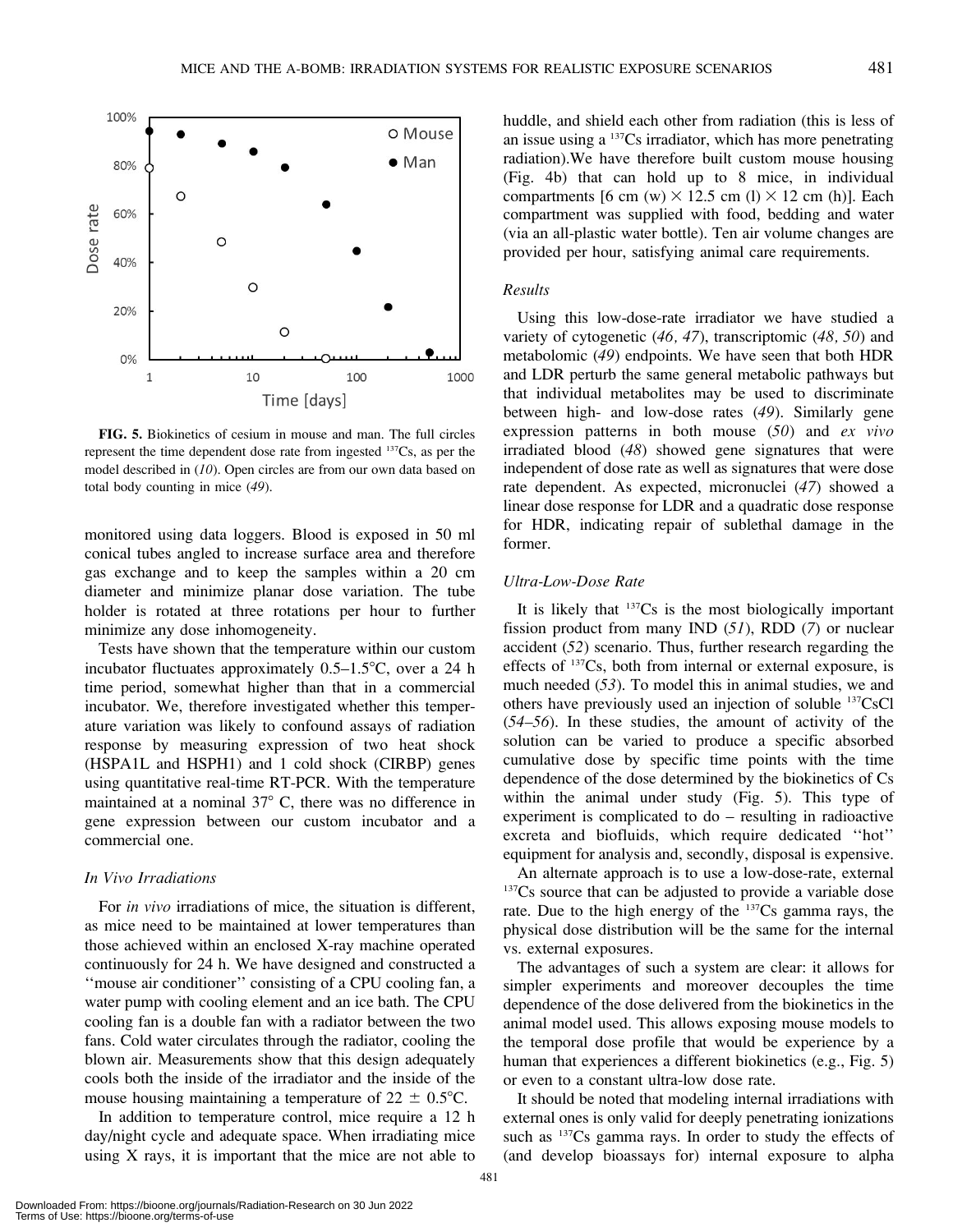

FIG. 6. Ultra-low-dose-rate irradiation system under construction.

particles, for example from an 241Am RDD, an injection or inhalation based study is the only valid course of action.

# Attenuated <sup>137</sup>Cs Irradiator

The Howell group have demonstrated the validity of this approach using a cabinet type 137Cs irradiator coupled to a computer controlled mercury attenuator (57, 58). In their system a mercury reservoir is placed between an 18 Ci <sup>137</sup>Cs source and one or more cages holding four mice each. The amount of mercury in the reservoir can be modified attenuating the gamma-ray flux achieving dose rates between approximately  $10^{-4}$  and 0.25 Gy/h (57). This setup has been routinely used for calibration studies for internal emitter biomarker studies (59–61).

#### Variable Dose-Rate External Irradiator (VADER)

The system under development at our center uses continuously retracting "recycled" low-activity <sup>137</sup>Cs brachytherapy seeds. These seeds were much used starting in the 1980s to treat cervical cancer at low dose rate (62), but are no longer in use and many of these 137Cs seeds are in long-term storage, making them readily available. For example, at Columbia University we have available 30 such sources, each in the  $\sim$ 20 mCi range.

The design of the system is shown in Fig. 6a: A plastic cage (Fig. 6b), holding up to 18 mice, is placed between two source assemblies each containing ten 20 mCi <sup>137</sup>Cs seeds positioned in a circular pattern, one above and one below the mouse cage. This configuration can provide a dose rate of between 0.05 and 1.5 Gy/day depending on the vertical position of the sources.

During irradiation, the source assemblies (Fig. 6c) are slowly retracted under computer control away from the mouse cage. As the sources are retracted over time-scales of days to weeks, the mice are exposed to a decreasing dose rate that can mimic the dose-rate/time pattern shown in Fig. 5, or any other desired dose-rate/time pattern, such as the much slower  $^{137}Cs$  retention kinetics in man (10), or a constant low dose rate.

For these long-term irradiations the mice are free to move around, eat and drink ad libitum. Within the irradiator, temperature, humidity, air flow and lighting are fully controlled to the required animal care standards. Mouse handling is possible at any time by retracting the sources, inserting retractable lead shields (Fig. 6a), opening the interlocked lead cage access door, and extracting the cage.

The VADER device and shielding were designed based on a Monte Carlo transport simulation of the entire system, allowing a design with a predicted spatially uniform dose distribution across the mouse cage, at source-cage separations of 10 cm and greater. Spatial dose homogeneity at the location of the mouse cage will be verified using Gafchromic film, with absolute dosimetry based on a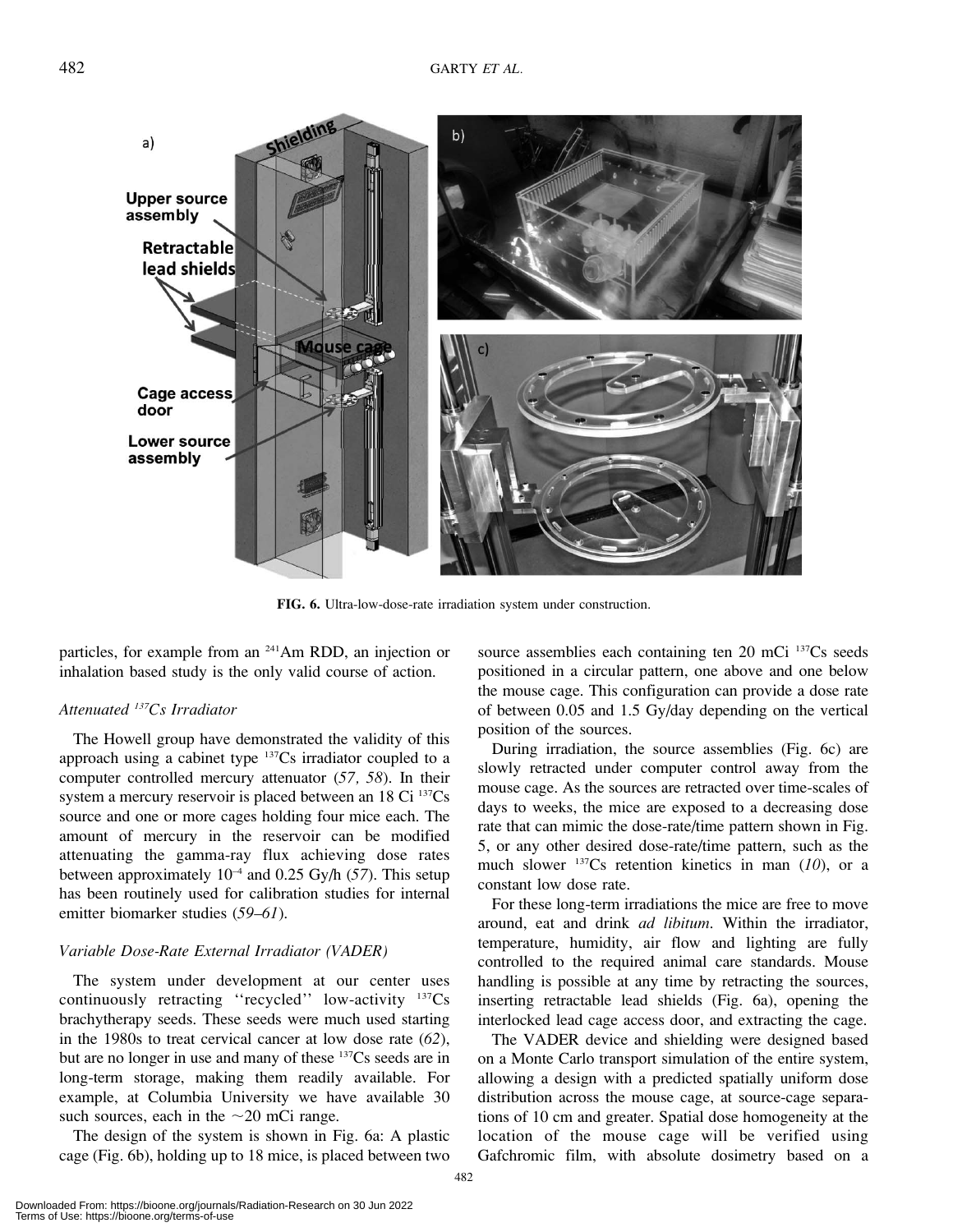NIST-traceable ion chamber. Our calculations have also shown that possible dose variations due to mutual shielding (e.g. by mice huddling) are small. Nevertheless we will also verify individual dosimetry on a mouse-by-mouse basis by subcutaneously injecting into each an encapsulated highsensitivity ''pin-worm'' LiF:Mg,Cu,P miniature TLD rod. These TLDs (diameter 0.6 mm, length 6 mm,) are designed for insertion into needles/catheters for in vivo application and provide a linear dose response up to 10 Gy, and better than 2% reproducibility. Following sacrifice, the TLD will be removed and read, giving the cumulative skin dose

#### **CONCLUSION**

received by that mouse.

Within a realistic exposure scenario, such as the ones used for national planning purposes (7) it is expected that the population will be exposed to a wider range of dose rates and possibly mixed neutron/photon fields. Nevertheless, the bulk of studies on radiation biodosimetry and radiation mitigators focus on acute doses of photons. Over the past years we have developed several irradiation facilities allowing systematic studies of low dose rates and of mixed neutron/photon exposures using both ex vivo irradiated blood and mouse models. These systems have been used for testing various biological endpoints and are also available for mitigator studies in mice. We are currently working on expanding the palette of irradiation systems available to provide a much wider range of dose rates more suited to modeling exposures from the prompt and protracted exposure expected from a nuclear detonation and for modelling the dose profile from ingested 137Cs.

#### ACKNOWLEDGMENTS

The authors would like to acknowledge the continued support of Gary W. Johnson and the staff of the Design and Instrument Shop at the Center for Radiological Research who were integral in the design and construction of most irradiation systems described in this manuscript. This work was supported by grant number U19-AI067773 to the Center for High-Throughput Minimally Invasive Radiation Biodosimetry, from the National Institute of Allergy and Infectious Diseases (NIAID), National Institutes of Health (NIH). The content is solely the responsibility of the authors and does not necessarily represent the official views of the NIAID or NIH.

Accepted: January 15, 2017

#### **REFERENCES**

- 1. Grace MB, Moyer BR, Prasher J, Cliffer KD, Ramakrishnan N, Kaminski J, et al. Rapid Radiation Dose Assessment for Radiological Public Health Emergencies: Role of NIAID and BARDA. Health Phys 2010; 98(2), 172–78.
- 2. Biological and Environmental Effects of Nuclear War, Summary-Analysis of Hearings. Joint Committee on Atomic Energy. Place Government Printing Office: Government Printing Office; 1959.
- 3. Survival of the Relocated Population of the U.S. after a Nuclear Attack. Report No. ORNL-5041. Oak Ridge, TN: Oak Ridge

National Laboratory; 1976. (http://oai.dtic.mil/oai/oai?verb= getRecord&metadataPrefix=html&identifier=ADA026362)

- 4. Short- and Long-Term Health Effects of the Surviving Population of a Nuclear War. Subcommittee on Health and Scientific Research of the Committee on Labor and Human Resources, United States Senate Place U.S. Government Printing Office: U.S. Government Printing Office; 1980.
- 5. Sidel VW, Geiger HJ, Lown B. The physician's role in the postattack period. New Eng J Med 1962; 266(22), 1137–45.
- 6. Abrams HL. Medical resources after nuclear war: Availability v need. JAMA 1984; 252(5), 653–58.
- 7. National planning scenarios (final version 21.3). Washington DC: Homeland Security Council; 2006. 9 https://publicintelligence.net/ national-planning-scenarios-version-21-3-2006-final-draft/)
- 8. Wuttke K, Müller W-U, Streffer C. The sensitivity of the in vitro cytokinesis-blocked micronucleus assay in lymphocytes for different and combined radiation qualities. Strahlentherapie und Onkologie 1998; 174(5), 262–68.
- 9. Monte Carlo Modeling of the Initial Radiation Emitted by an Improvised Nuclear Device in the National Capital Region (Revision 1). Report No. DTRA-TR-13-045 (R1); 2016. (https:// www.hsdl.org/?view&did=756467)
- 10. Leggett RW. Biokinetic models for radiocaesium and its progeny. J Radiol Prot 2013; 33(1), 123–40.
- 11. Thompson DF, Church CO. Prussian blue for treatment of radiocesium poisoning. Pharmacotherapy 2001; 21(11), 1364–67.
- 12. Hall EJ, Rossi HH, Kellerer AM, Goodman L, Marino S. Radiobiological studies with monoenergetic neutrons. Radiat Res 1973; 54(3), 431–43.
- 13. Xu Y, Randers-Pehrson G, Turner HC, Marino SA, Geard CR, Brenner DJ, et al. Accelerator-based biological irradiation facility simulating neutron exposure from an improvised nuclear device. Radiat Res 2015; 184(4), 404–10.
- 14. Huber R, Schraube H, Nahrstedt U, Braselmann H, Bauchinger M. Dose-response relationships of micronuclei in human lymphocytes induced by fission neutrons and by low LET radiations. Mutat Res 1994; 306(2), 135–41.
- 15. Purrott RJ, Reeder E. The effect of changes in dose rate on the yield of chromosome aberrations in human lymphocytes exposed to gamma radiation. Mutat Res 1976; 35(3), 437–44.
- 16. Ling CC, Spiro IJ, Stickler R. Dose-rate effect between 1 and 10 Gy/min in mammalian cell culture. Br J Radiol 1984; 57(680), 723–8.
- 17. Reynolds P, Anderson JA, Harper JV, Hill MA, Botchway SW, Parker AW, et al. The dynamics of Ku70/80 and DNA-PKcs at DSBs induced by ionizing radiation is dependent on the complexity of damage. Nucleic Acids Res 2012; 40(21), 10821–31.
- 18. International Atomic Energy Agency. The Radiological accident in Goiânia. Vienna: IAEA; 1988.
- 19. Hasegawa A, Ohira T, Maeda M, Yasumura S, Tanigawa K. Emergency responses and health consequences after the Fukushima accident; evacuation and relocation. Clin Oncol 2016; 28(4), 237–44.
- 20. Saenko V, Ivanov V, Tsyb A, Bogdanova T, Tronko M, Demidchik Y, et al.. The Chernobyl accident and its consequences. Clin Oncol 2011; 23(4), 234–43.
- 21. Merz S, Shozugawa K, Steinhauser G. Analysis of Japanese radionuclide monitoring data of food before and after the Fukushima nuclear accident. Enviro Sci Tech 2015; 49(5), 2875–85.
- 22. Hoshi M, Yamamoto M, Kawamura H, Shinohara K, Shibata Y, Kozlenko MT, et al. Fallout radioactivity in soil and food samples in the Ukraine: measurements of iodine, plutonium, cesium, and strontium isotopes. Health Phys 1994; 67(2), 187–91.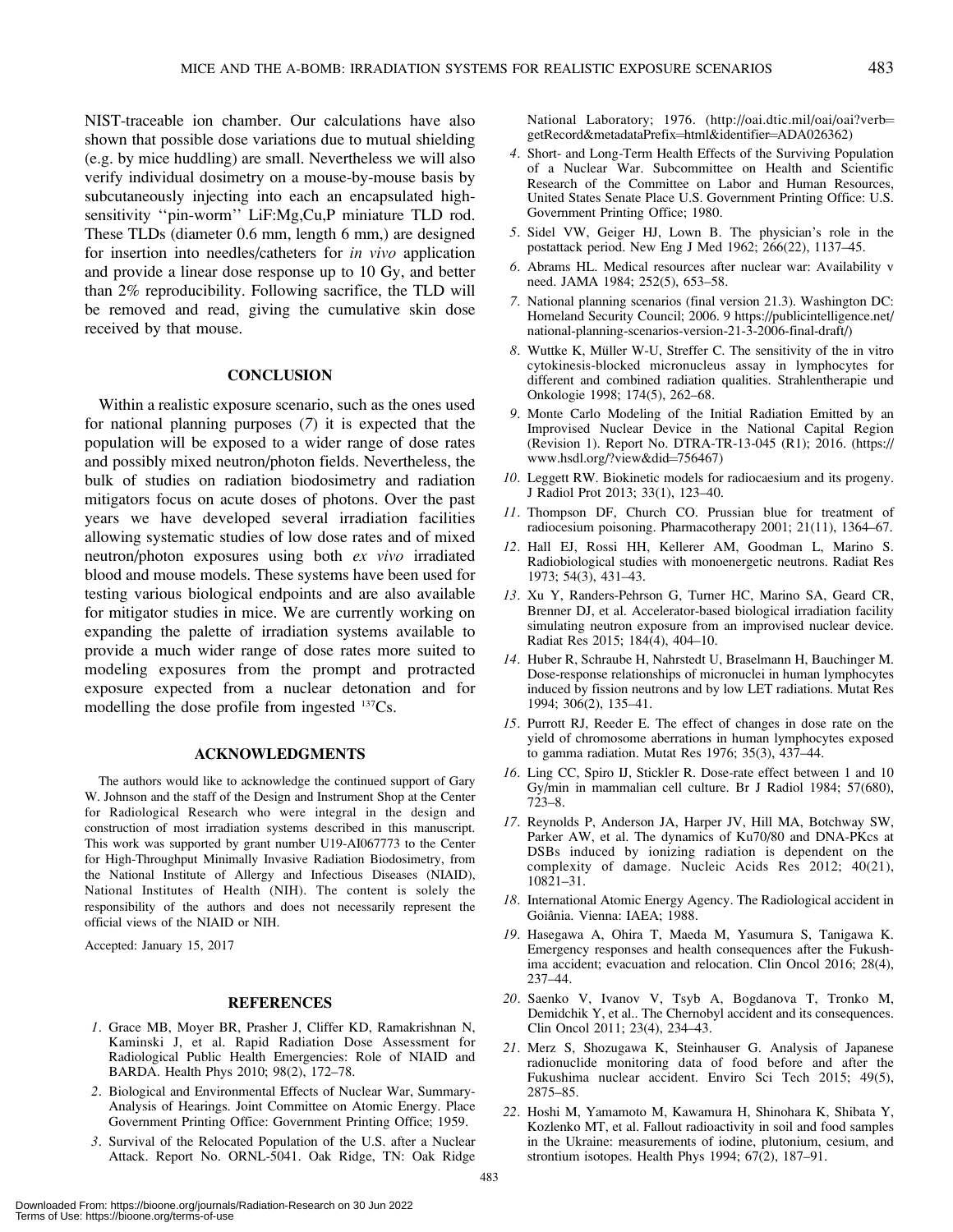- 23. Laiakis EC, Mak TD, Anizan S, Amundson SA, Barker CA, Wolden SL, et al.. Development of a metabolomic radiation signature in urine from patients undergoing total body irradiation. Radiat Res 2014; 181(4), 350–61.
- 24. Templin T, Paul S, Amundson SA, Young EF, Barker CA, Wolden SL, et al. Radiation-Induced micro-rna expression changes in peripheral blood cells of radiotherapy patients. Int J Radiat Oncol Biol Phys; 80(2), 549–57.
- 25. Endo A, Yamaguchi Y. Analysis of dose distribution for heavily exposed workers in the first critically accident in Japan. Radiat Res 2003; 159(4), 535–42.
- 26. Radiation Biodosimetry Medical Countermeasure Devices. Guidance for Industry and Food and Drug Administration Staff. U.S. Department of Health and Human Services, Food and Drug Administration, 2016. (http://www.fda.gov/downloads/ MedicalDevices/DeviceRegulationandGuidance/ GuidanceDocuments/UCM427866.pdf)
- 27. Storer JB. Acute Responses to ionizing radiation. In: Green EL editor. Biology of the Laboratory Mouse. New York: McGraw-Hill; 1966.
- 28. Snyder SL, Walden TL, Patchen ML, MacVittie TJ, Fuchs P. Radioprotective properties of detoxified lipid A from Salmonella minnesota R595. Radiat Res 1986; 107(1), 107–14.
- 29. Davids JAG, Mos APJ, Oude Ad. Fast-neutron facility for biological exposures in an Argonaut reactor : design, tissue dosimetry and neutron spectrometry. Phys Med Biol 1969; 14(4), 573.
- 30. Zeman GH, Dooley M, Eagleson DM, Goodman LJ, Schwartz RB, Eisenhauer CM, et al. Intercomparison of Neutron Dosimetry Techniques at the AFFRI Triga Reactor. Radiat Prot Dosimet 1988; 23(1-4), 317–20.
- 31. The TRIGA Reactor Facility at the Armed Forces Radiobiology Research Institute. Report No. AFRRI TR-86-1. Bethesda, MD: Armed Forces Radiological Research Institute; 1986. (http://www. dtic.mil/cgi-bin/GetTRDoc?Location=U2&doc=GetTRDoc.  $pdf&AD=ADA168238)$
- 32. Auxier JA, The health physics research reactor. Health Phys 1965; 11(2), 89–93.
- 33. Broerse JJ. Review of RBE values of 15 MeV neutrons for effects on normal tissues. Eur J Cancer 1974; 10(4), 225–30.
- 34. Davids JA. RBE of fission neutrons for acute radiation effects in CBA-mice. Int J Radiat Biol 1967; 13, 377–8.
- 35. Carsten AL, Bond VP, Thompson K. The r.b.e. of different energy neutrons as measured by the heamatopoietic spleen-colony technique. Int J Radiat Biol Relat Stud Phys Chem Med 1976; 29(1), 65–70.
- 36. Worgul BV, Medvedovsky C, Huang Y, Marino SA, Randers-Pehrson G, Brenner DJ. Quantitative assessment of the cataractogenic potential of very low doses of neutrons. Radiat Res 1996; 145(3), 343–9.
- 37. Borek C, Hall EJ, Rossi HH. Malignant transformation in cultured hamster embryo cells produced by X-rays, 460-keV monoenergetic neutrons, and heavy ions. Cancer Res 1978; 38(9), 2997–3005.
- 38. Freyer GA, Palmer DA, Yu Y, Miller RC, Pandita TK. Neoplastic transformation of mouse C3H10T1/2 cells following exposure to neutrons does not involve mutation of ras gene as analyzed by SSCP and cycle sequencing. Mutat Res 1996; 357(1-2), 237–44.
- 39. Miller RC, Marino SA, Napoli J, Shah H, Hall EJ, Geard CR, et al. Oncogenic transformation in C3H10T1/2 cells by low-energy neutrons. Int J Radiat Biol 2000; 76(3), 327–33.
- 40. Source and Replica Calculations. Report No. LA-UR–94-0153: Los Alamos national Laboratory; 1994. Retrieved from: http:// www.iaea.org/inis/collection/NCLCollectionStore/\_Public/25/043/ 25043699.pdf
- 41. Egbert SD, Kerr GD, Cullings HM. DS02 fluence spectra for

neutrons and gamma rays at Hiroshima and Nagasaki with fluenceto-kerma coefficients and transmission factors for sample measurements. Radiat Environ Biophys 2007; 46(4), 311–25.

- 42. Xu Y, Randers-Pehrson G, Marino SA, Garty G, Harken A, Brenner DJ. Broad energy range neutron spectroscopy using a liquid scintillator and a proportional counter: application to a neutron spectrum similar to that from an improvised nuclear device. Nucl Instr Meth A 2015; 794, 234–39.
- 43. Mitchell CR, Azizova TV, Hande MP, Burak LE, Tsakok JM, Khokhryakov VF, et al. Stable intrachromosomal biomarkers of past exposure to densely ionizing radiation in several chromosomes of exposed individuals. Radiat Res 2004; 162(3), 257–63.
- 44. Otto K. Volumetric modulated arc therapy: IMRT in a single gantry arc. Med Physics 2008; 35(1), 310–17.
- 45. DIRAC (DIrectory of RAdiotherapy Centres). Place IAEA: IAEA. (https://www.iaea.org/resources/databases/dirac)
- 46. Turner HC, Shuryak I, Taveras M, Bertucci A, Perrier JR, Chen C, et al. Effect of dose rate on residual gamma-H2AX levels and frequency of micronuclei in X-irradiated mouse lymphocytes. Radiat Res 2015; 183(3), 315–24.
- 47. Bertucci A, Smilenov LB, Turner HC, Amundson SA, Brenner DJ. In vitro RABiT measurement of dose rate effects on radiation induction of micronuclei in human peripheral blood lymphocytes. Radiation and Environmental Biophysics 2016, 1–7.
- 48. Ghandhi SA, Smilenov LB, Elliston CD, Chowdhury M, Amundson SA. Radiation dose-rate effects on gene expression for human biodosimetry. BMC Medical Genomics 2015; 8, 22.
- 49. Goudarzi M, Mak TD, Chen C, Smilenov LB, Brenner DJ, Fornace AJ. The effect of low dose rate on metabolomic response to radiation in mice. Radiat Environ Biophysics 2014; 53(4), 645–57.
- 50. Paul S, Smilenov LB, Elliston CD, Amundson SA. Radiation doserate effects on gene expression in a mouse biodosimetry model. Radiat Res 2015; 184(1), 24–32.
- 51. Simon SL, Bouville A, Beck HL. The geographic distribution of radionuclide deposition across the continental US from atmospheric nuclear testing. J Environ Radioact 2004; 74(1-3), 91–105.
- 52. Yasunari TJ, Stohl A, Hayano RS, Burkhart JF, Eckhardt S, Yasunari T. Cesium-137 deposition and contamination of Japanese soils due to the Fukushima nuclear accident. Proc Natl Acad Sci 2011; 108(49), 19530–34.
- 53. Jeong H, Park M, Hwang W, Kim E, Han M. Radiological risk assessment caused by RDD terrorism in an urban area. Appl Radiat Isot 2013; 79, 1–4.
- 54. Goudarzi M, Weber W, Mak TD, Chung J, Doyle-Eisele M, Melo D, et al. Development of urinary biomarkers for internal exposure by cesium-137 using a metabolomics approach in mice. Radiat Res 2014; 181(1), 54–64.
- 55. Paul S, Ghandhi SA, Weber W, Doyle-Eisele M, Melo D, Guilmette R, et al. Gene expression response of mice after a single dose of (137)Cs as an internal emitter. Radiat Res 2014; 182(4), 380–9.
- 56. Nikula KJ, Muggenburg BA, Chang IY, Griffith WC, Hahn FF, Boecker BB. Biological effects of 137CsCl injected in beagle dogs. Radiat Res 1995; 142(3), 347–61.
- 57. Howell RW, Goddu SM, Rao DV. Design and performance characteristics of an experimental cesium-137 irradiator to simulate internal radionuclide dose rate patterns. J Nucl Med 1997; 38(5), 727–31.
- 58. Pasternack JB, Howell RW. RadNuc: A graphical user interface to deliver dose rate patterns encountered in nuclear medicine with a (137)Cs irradiator. Nucl Med Biol 2013; 40(2), 10.1016/j.nucmedbio.2012.11.005.
- 59. de Toledo SM, Asaad N, Venkatachalam P, Li L, Howell RW, Spitz DR, et al. Adaptive responses to low-dose/low-dose-rate